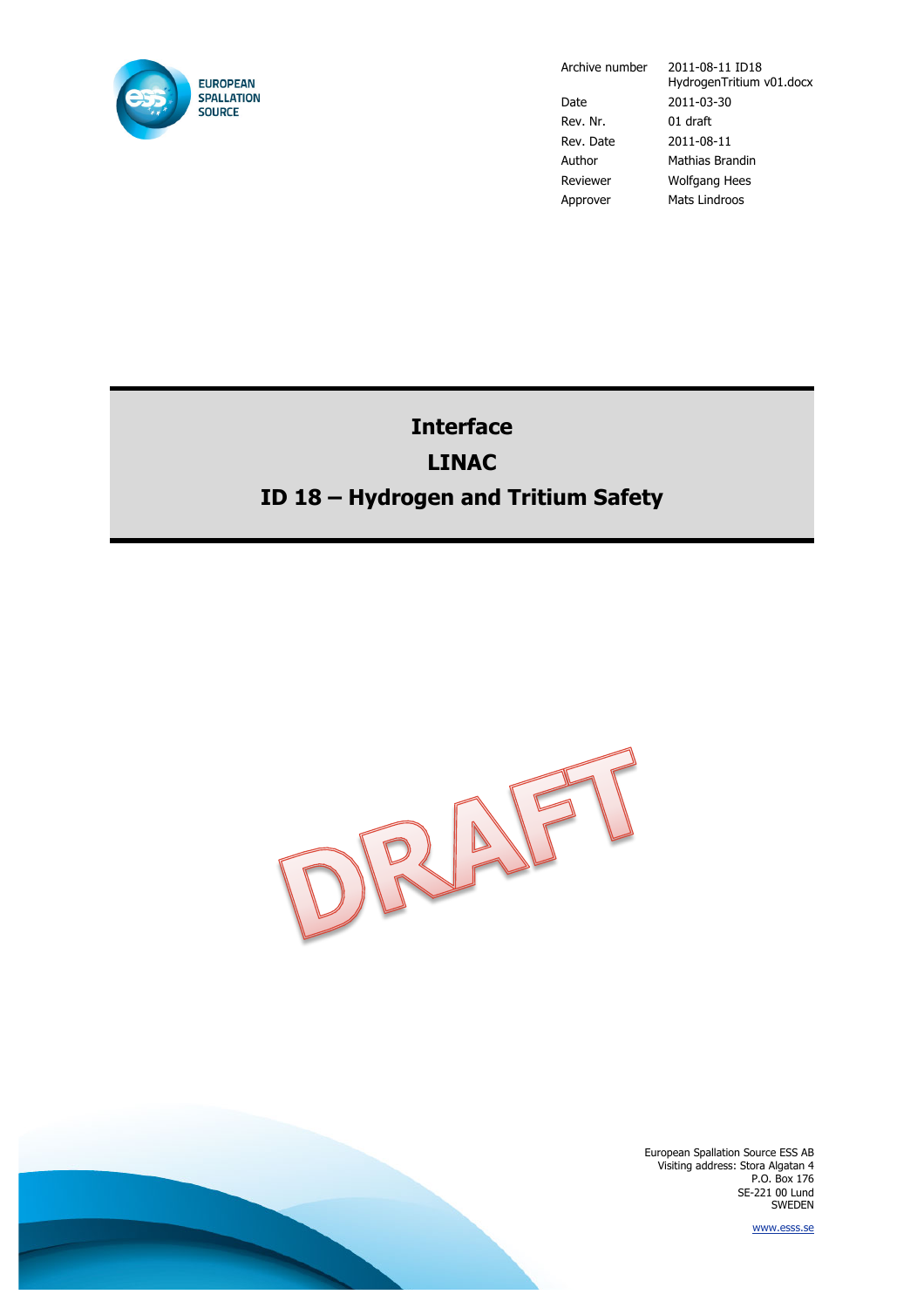

Archive number 2011-08-11 ID18 HydrogenTritium v01.docx Date 2011-03-30 Rev. Nr. 01 draft Rev. Date 2011-08-11 Author Mathias Brandin Reviewer Wolfgang Hees Approver Mats Lindroos

## **TABLE OF CONTENTS**